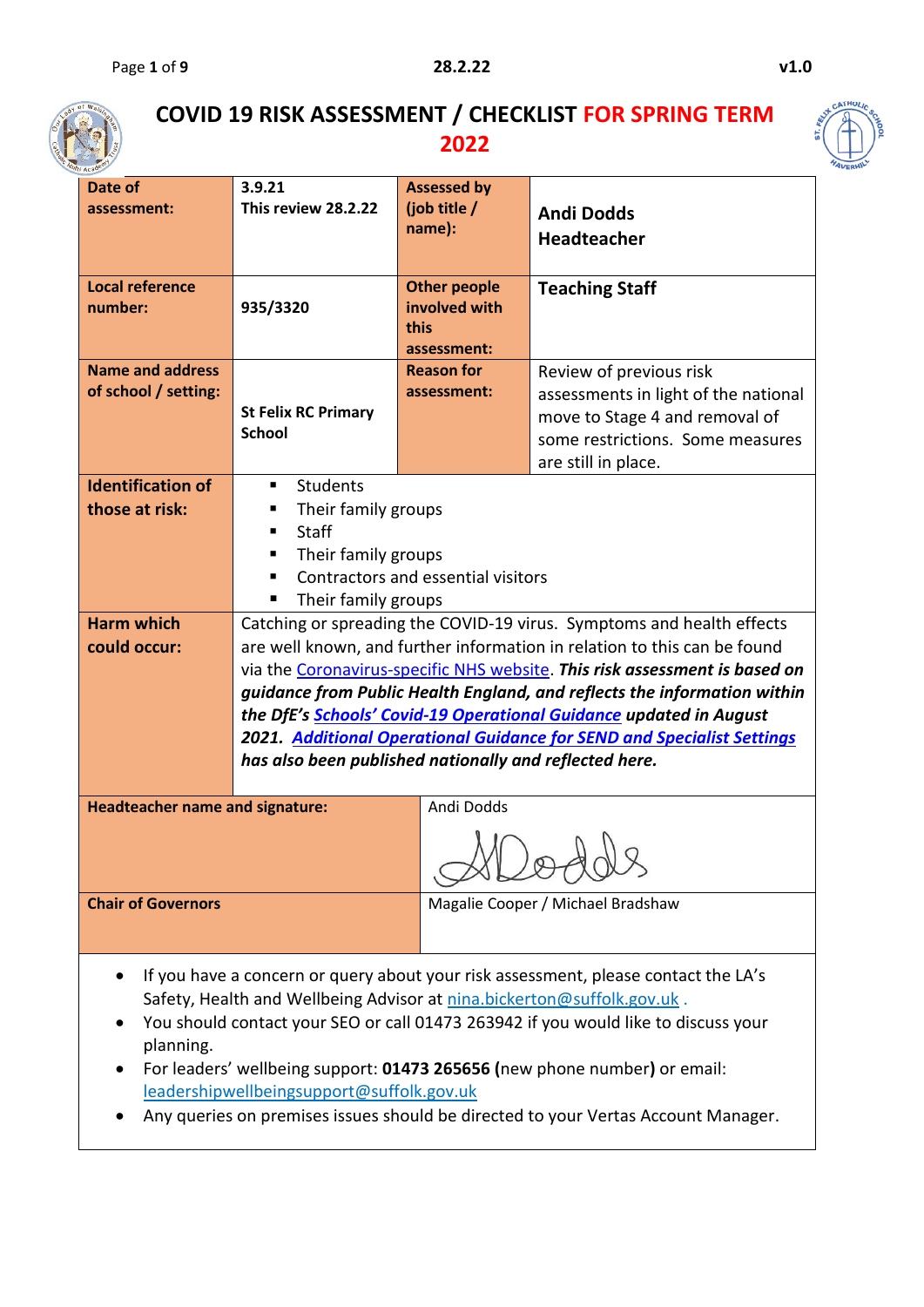$\overline{a}$ 

| What are the<br>hazards or<br>where are the<br>dangers?                                   | <b>Control Measure/Standards checklist</b><br>These are things which are needed to<br>control the spread of the virus as far as<br>reasonably practicable.<br>This is Public Health and DfE advice.                                                                                                                                                                                                                                                                                                                                                                                                                       | <b>Yes</b><br>they<br>are in<br>place | No they<br>are not<br>in place<br>/NA | Our school needs to add these<br>following control measures to<br>reduce the risk as far as possible,<br><b>OR</b><br>this is why we cannot meet this<br>standard: | <b>Action by</b><br>when and<br>by who?                                        | <b>Additional</b><br><b>Action</b><br><b>Completed</b><br>(initials and<br>date)                              |
|-------------------------------------------------------------------------------------------|---------------------------------------------------------------------------------------------------------------------------------------------------------------------------------------------------------------------------------------------------------------------------------------------------------------------------------------------------------------------------------------------------------------------------------------------------------------------------------------------------------------------------------------------------------------------------------------------------------------------------|---------------------------------------|---------------------------------------|--------------------------------------------------------------------------------------------------------------------------------------------------------------------|--------------------------------------------------------------------------------|---------------------------------------------------------------------------------------------------------------|
| 1.0<br><b>Catching and</b><br>spreading the<br>$virus$ – including<br>hygiene<br>measures | 1. We require any member of staff, and<br>any pupil, to remain at home if they<br>have symptoms of, or have tested<br>positive for Coronavirus. Any visiting<br>professional, contractor or parent will<br>not be granted access if symptomatic<br>or a known positive case.<br>2. We have communicated the revised<br>information on self-isolation to staff<br>and families. This can be seen at the<br>end of this risk assessment.<br>3. We will continue the practice of<br>reporting positive cases from our<br>school / setting to the appropriate<br>body <sup>1</sup><br>4. We contain any outbreak by following | Yes<br><b>Yes</b><br><b>No</b>        |                                       | No longer required from 24 <sup>th</sup> Feb                                                                                                                       | <b>This RA</b><br>sent to staff<br>and parents<br>3/9/21<br><b>Actioned by</b> | Sent 7.1.22<br><b>Revised</b><br>guidance on<br>testing and<br>self-isolation<br>sent 27.2.22<br>All complete |
|                                                                                           | Public Health Suffolk's advice, and<br>have written procedures for this<br>which all staff have been notified of.<br>Parents and staff will be asked to<br>5.<br>notify us immediately of any tested<br>positive cases.                                                                                                                                                                                                                                                                                                                                                                                                   | Yes<br>Yes                            |                                       |                                                                                                                                                                    | AD 13.1.22                                                                     | 13.1.22                                                                                                       |

<sup>&</sup>lt;sup>1</sup> As national guidance changes, please seek advice from the Education Covid-19 team: [EdC19@suffolk.gov.uk](mailto:EdC19@suffolk.gov.uk)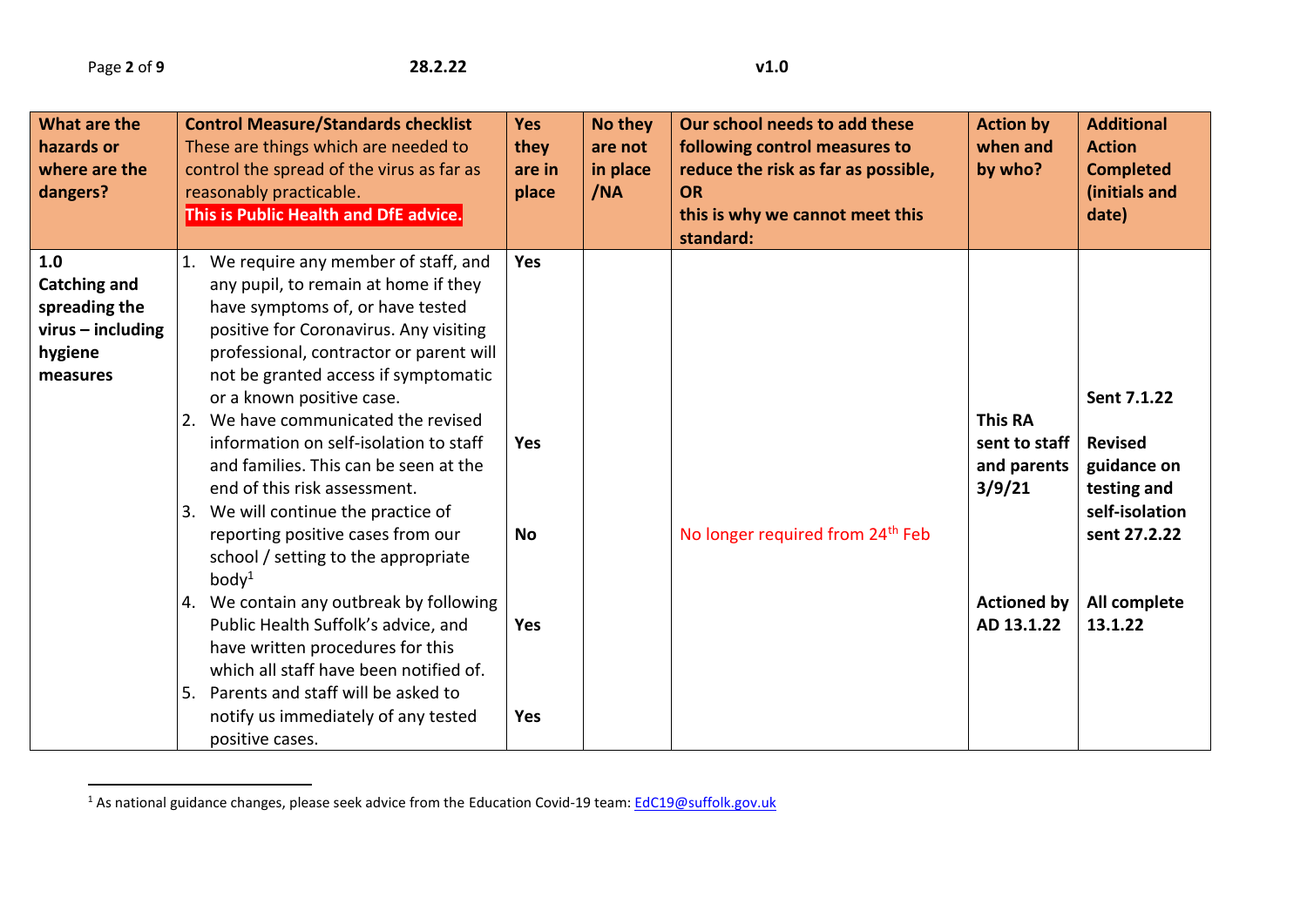|                          | 6. | We continue to request all personnel     | <b>Yes</b> |                                                  |                  |  |
|--------------------------|----|------------------------------------------|------------|--------------------------------------------------|------------------|--|
|                          |    | on our school site should clean their    |            |                                                  |                  |  |
|                          |    | hands thoroughly and more often          |            |                                                  |                  |  |
|                          |    | than usual, and will maintain the        |            |                                                  |                  |  |
|                          |    | hand hygiene measures upon               |            |                                                  |                  |  |
|                          |    | entering the school.                     |            |                                                  |                  |  |
|                          |    | 7. We ensure good respiratory hygiene    | <b>Yes</b> |                                                  |                  |  |
|                          |    | by promoting the 'catch it, bin it, kill |            |                                                  |                  |  |
|                          |    | it' approach.                            |            |                                                  |                  |  |
|                          | 8. | We understand and adhere to the          |            |                                                  |                  |  |
|                          |    | wearing of PPE only where necessary      | Yes        |                                                  |                  |  |
|                          |    | and advised.                             |            |                                                  |                  |  |
|                          | 9. | We understand that the Government        |            | From 24 <sup>th</sup> February face masks are no | <b>Staff and</b> |  |
|                          |    | advises the general wearing of face      | No         | longer advised in primary school                 | parents          |  |
|                          |    | coverings within the school premises     |            | settings.                                        | informed         |  |
|                          |    | for communal areas by staff,             |            |                                                  | 27.2.22          |  |
| 3.0                      |    | Whilst social distancing (and bubbles)   | Yes        |                                                  |                  |  |
| <b>Social distancing</b> |    | have been removed as mandatory           |            |                                                  |                  |  |
| and bubbles $-$          |    | control measures in schools (and         |            |                                                  |                  |  |
| Non-adherence            |    | therefore the workplace) we              |            |                                                  |                  |  |
| to Government            |    | understand there may be a specific       |            |                                                  |                  |  |
| guidance for the         |    | need within the cohort. At this point    |            |                                                  |                  |  |
| workplace vs             |    | of notification, we will seek advice     |            |                                                  |                  |  |
| local                    |    | from our SHaW Advisor, our HR            |            |                                                  |                  |  |
| requirements.            |    | consultant and / or Occupational         |            |                                                  |                  |  |
|                          |    | Health.                                  |            |                                                  |                  |  |
|                          |    | Where a risk assessment for              | <b>Yes</b> |                                                  |                  |  |
|                          |    | individual students or staff is either   |            |                                                  |                  |  |
|                          |    | required or requested, this will be      |            |                                                  |                  |  |
|                          |    | carried out without delay.               |            |                                                  |                  |  |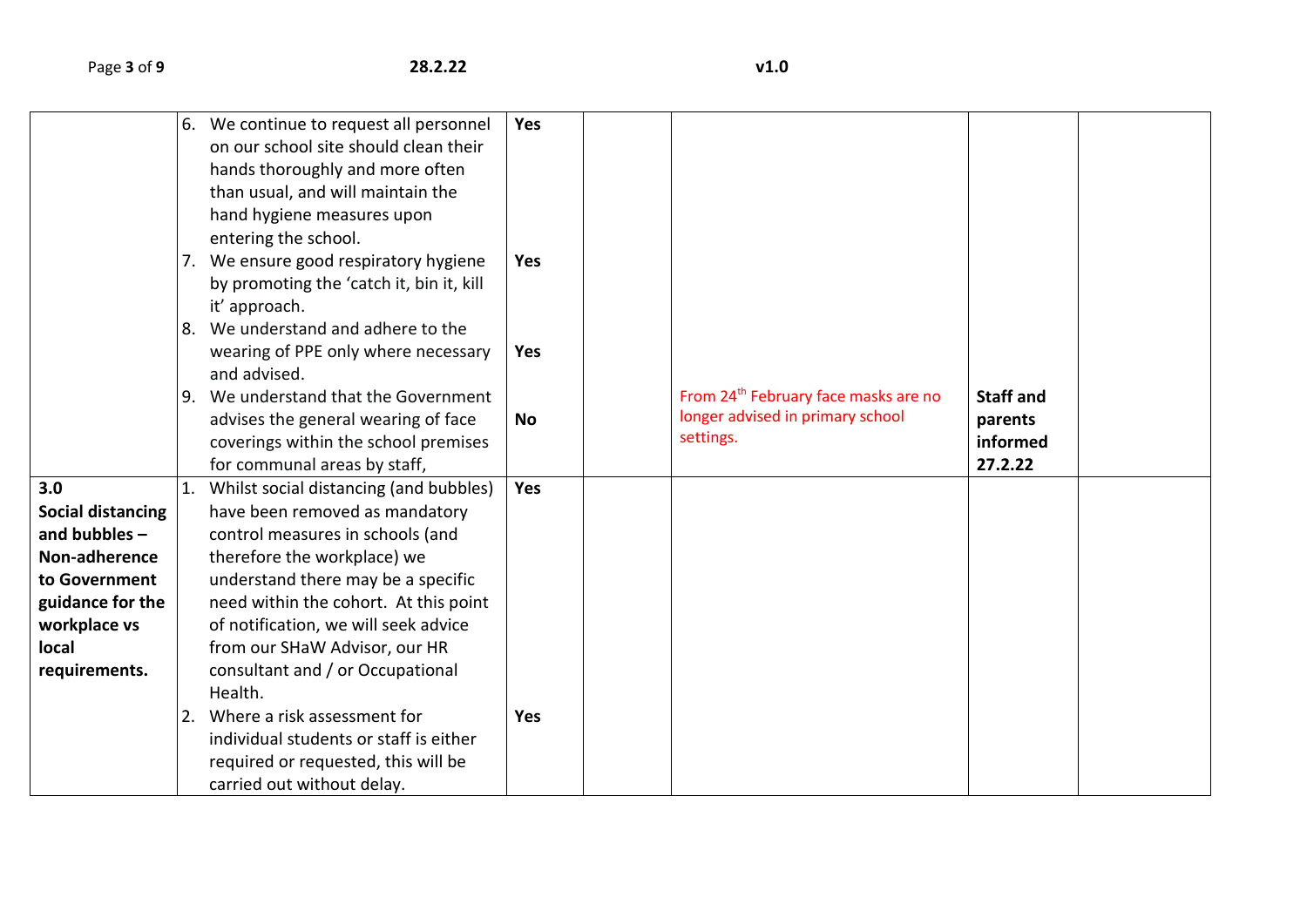|                                                                   |                                     | 3. We understand that our outbreak /<br>contingency plan should cover the<br>possibility that bubbles may have to<br>be reintroduced for a temporary<br>period.                                                                                                                                                                            | <b>No</b>  | Bubbles are no longer advised by<br><b>Suffolk Public Health</b><br>Added 3/9/21 | AD - done |
|-------------------------------------------------------------------|-------------------------------------|--------------------------------------------------------------------------------------------------------------------------------------------------------------------------------------------------------------------------------------------------------------------------------------------------------------------------------------------|------------|----------------------------------------------------------------------------------|-----------|
|                                                                   |                                     | 4. We will continue to review our<br>behaviour policies irrespective of the<br>easing of restrictions. We will<br>communicate these clearly and                                                                                                                                                                                            | <b>Yes</b> |                                                                                  | AD/LGB    |
|                                                                   |                                     | consistently to staff, students, and<br>parents or carers with clear and<br>reasonable expectation of student<br>behaviour set out.                                                                                                                                                                                                        |            | Policy to be updated Oct 2021                                                    |           |
|                                                                   |                                     | 5. We work with other professionals<br>who may need to visit our school, to<br>ensure that both we and they adhere<br>to our hygiene requirements.                                                                                                                                                                                         | <b>Yes</b> |                                                                                  |           |
| 4.0<br>Virus spreading -<br><b>School and</b><br>public transport | $\bullet$<br>$\bullet$<br>$\bullet$ | 1. Dedicated school transport:<br>We have worked with relevant<br>Council personnel / private providers<br>to ensure that as far as possible:<br>that hand sanitiser is available for<br>use upon boarding and<br>disembarking<br>that vehicles are cleaned more<br>frequently<br>that queuing and boarding is<br>organised and controlled | Yes        | Only used for swimming on Tuesday<br>mornings by Y5                              |           |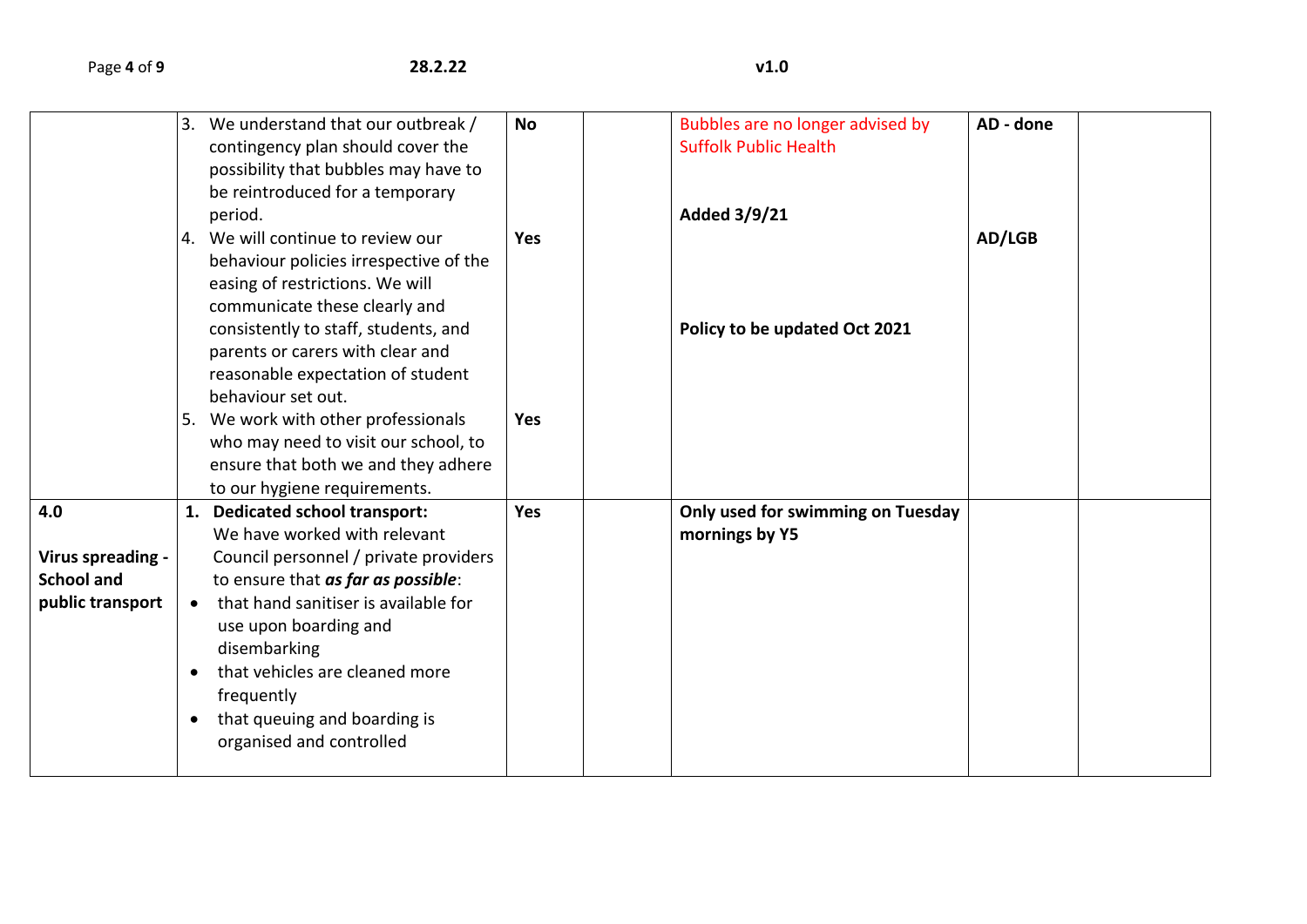| 5.0             | 1. All frequently touched surfaces       | Yes        |  |  |
|-----------------|------------------------------------------|------------|--|--|
|                 | inside and outside the school are        |            |  |  |
| The risk of not | cleaned via an appropriate cleaning      |            |  |  |
| ensuring robust | schedule.                                |            |  |  |
| cleaning        | 2. We have ensured that relevant         | <b>Yes</b> |  |  |
| throughout the  | cleaning materials to include wipes      |            |  |  |
| school premises | are provided wherever required.          |            |  |  |
|                 | 3. We use cleaning products which        | Yes        |  |  |
|                 | include standard detergents and          |            |  |  |
|                 | ensure that if a contracted cleaning     |            |  |  |
|                 | company is used, that we liaise with     |            |  |  |
|                 | them to understand what their            |            |  |  |
|                 | products are and their efficacy.         |            |  |  |
|                 |                                          |            |  |  |
| 6.0             | 1. We understand that additional PPE     | Yes        |  |  |
|                 | for COVID-19 is only required in a       |            |  |  |
| Understanding   | very limited number of scenarios:        |            |  |  |
| correct PPE     |                                          |            |  |  |
| requirements    | a) where a young person becomes ill      |            |  |  |
|                 | with COVID-19 whilst at school           |            |  |  |
|                 | and we have to have close                |            |  |  |
|                 | contact, or                              |            |  |  |
|                 | when performing aerosol<br>b)            |            |  |  |
|                 | generating procedures (AGPs)             |            |  |  |
|                 |                                          |            |  |  |
|                 | 2. We ensure that our stocks of required |            |  |  |
|                 | PPE will be maintained, are in date      |            |  |  |
|                 | and are of the appropriate type.         |            |  |  |
|                 |                                          |            |  |  |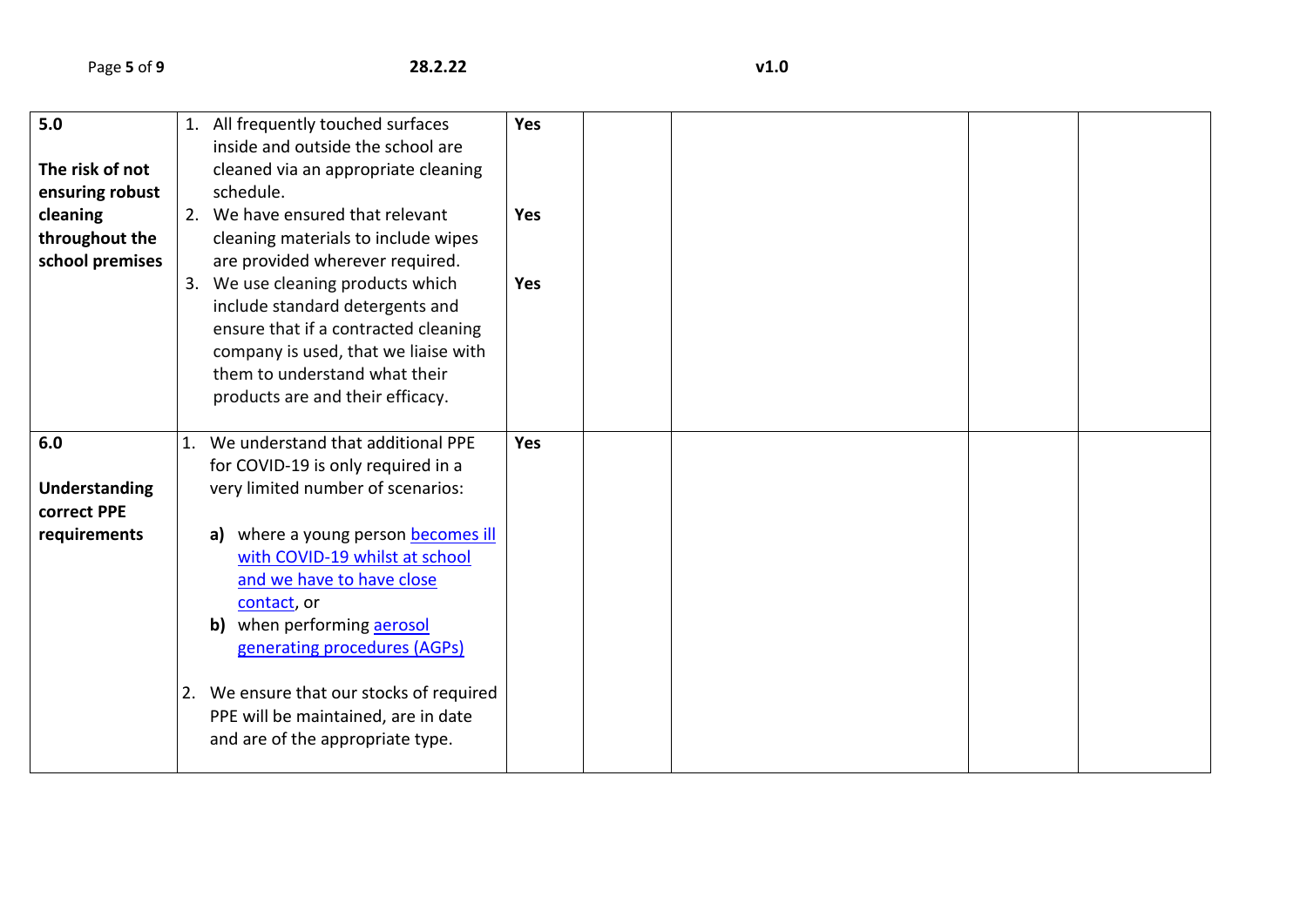$\overline{\phantom{a}}$ 

| 8.0<br><b>Premises</b><br>management<br>controls                                                                                 | 1. | We welcome contractors on site only<br>by appointment and they are<br>required to adhere to all school<br>measures.<br>2. The school has ensured that relevant<br>property statutory compliance<br>checks have been completed and<br>records updated, alongside usual<br>daily and weekly checks <sup>2</sup> .<br>3. We ensure that all waste from<br>potentially infected persons is<br>disposed of as per current<br><b>Government Guidelines.</b><br>4. We understand the importance of<br>good ventilation and follow<br>professional guidance <sup>3</sup> on air<br>conditioning and ventilation. | Yes<br><b>Yes</b><br><b>Yes</b><br><b>Yes</b> | Identify any poorly ventilated<br>spaces. | $1/11/21$ AD | <b>CO2 monitors</b><br>placed in 9<br>classrooms<br>and staff room<br>- staff asked to<br>increase<br>ventilation if<br>amber/red<br>noted. |
|----------------------------------------------------------------------------------------------------------------------------------|----|----------------------------------------------------------------------------------------------------------------------------------------------------------------------------------------------------------------------------------------------------------------------------------------------------------------------------------------------------------------------------------------------------------------------------------------------------------------------------------------------------------------------------------------------------------------------------------------------------------|-----------------------------------------------|-------------------------------------------|--------------|---------------------------------------------------------------------------------------------------------------------------------------------|
| 9.0<br>The impact of<br>the pandemic<br>on staffing, and<br>staff welfare,<br>and also the<br>mental<br>wellbeing of<br>students | 1. | We recognise that the pandemic has<br>been incredibly stressful for staff,<br>students, and parents/carers.<br>Therefore, we are sharing all our<br>resources for good mental health and<br>wellbeing and signpost to relevant<br>professional bodies.<br>2. We are aware of the Leadership<br>Wellbeing assistance from the LA.                                                                                                                                                                                                                                                                         | Yes<br><b>Yes</b><br>Yes                      |                                           |              |                                                                                                                                             |

<sup>&</sup>lt;sup>3</sup> Suffolk Learning's Safety, Health and Wellbeing's <u>[Coronavirus page](https://www.suffolklearning.co.uk/leadership-staff-development/health-safety-wellbeing/coronavirus:-covid-19)</u> hosts a precis of relevant professional advice on ventilation updated August 2021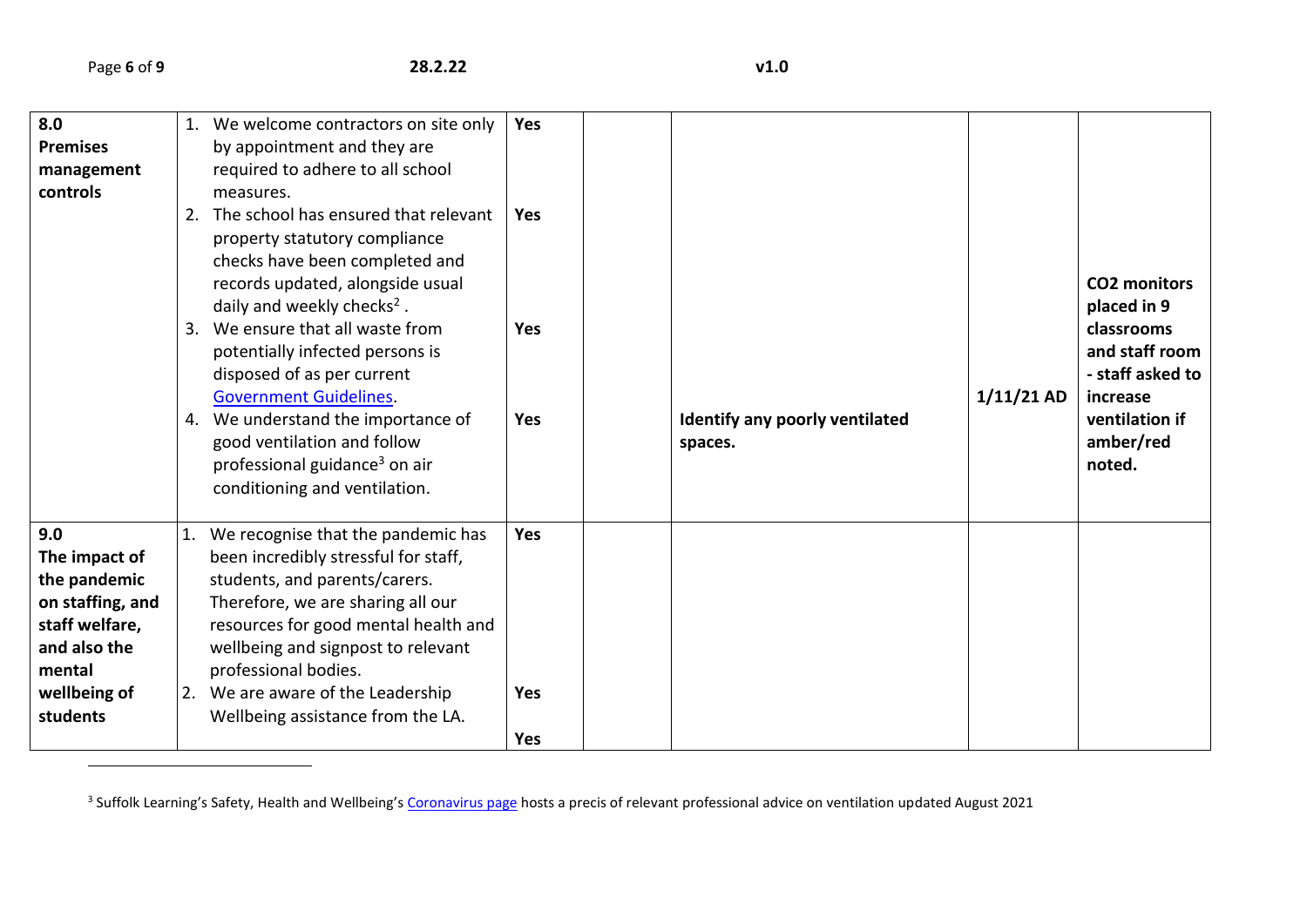|                       |    | 3. We are actively promoting our       |            |                                    |  |
|-----------------------|----|----------------------------------------|------------|------------------------------------|--|
|                       |    | Employee Assistance Programme and      |            |                                    |  |
|                       |    | the Occupational Health Service to all |            |                                    |  |
|                       |    | staff via training, email              |            |                                    |  |
|                       |    | communication and word of mouth.       | <b>Yes</b> |                                    |  |
|                       |    | 4. We are aware of the Stress and      |            |                                    |  |
|                       |    | Mental Health web pages on the H&S     |            |                                    |  |
|                       |    | site on Suffolk Learning, where        |            |                                    |  |
|                       |    | resources can be found for staff.      | Yes        |                                    |  |
|                       | 5. | We have ensured that all staff are     |            |                                    |  |
|                       |    | aware of any changes in all health     |            |                                    |  |
|                       |    | and safety protocols, especially if    |            |                                    |  |
|                       |    | they are returning to work.            |            |                                    |  |
|                       |    |                                        |            |                                    |  |
| 10.0                  |    | We regularly review national           | <b>Yes</b> |                                    |  |
| <b>Administration</b> |    | guidance from PHE, the NHS and the     |            |                                    |  |
| and the               |    | Education related pages on GOV.UK      |            |                                    |  |
| continual             |    | 2. We receive and read Suffolk         | <b>Yes</b> |                                    |  |
|                       |    | Headlines and disseminate this to all  |            |                                    |  |
| knowledge of          |    |                                        |            |                                    |  |
| the risks of          |    | staff which details further support    |            |                                    |  |
| catching and          |    | and information.                       |            |                                    |  |
| spreading the         |    | 3. We know where to find Suffolk       | Yes        |                                    |  |
| virus                 |    | Schools' Safety, Health and            |            | https://www.suffolklearning.co.uk/ |  |
|                       |    | Wellbeing advice on Suffolk Learning.  |            | leadership-staff-                  |  |
|                       |    | 4. We actively promote the role of     |            | development/health-safety-         |  |
|                       |    | Union representatives in this current  |            | wellbeing                          |  |
|                       |    | situation and acknowledge the LA's     |            |                                    |  |
|                       |    | work with them.                        |            |                                    |  |
|                       |    | We actively seek guidance from our     | Yes        |                                    |  |
|                       |    | HR provider as required.               |            |                                    |  |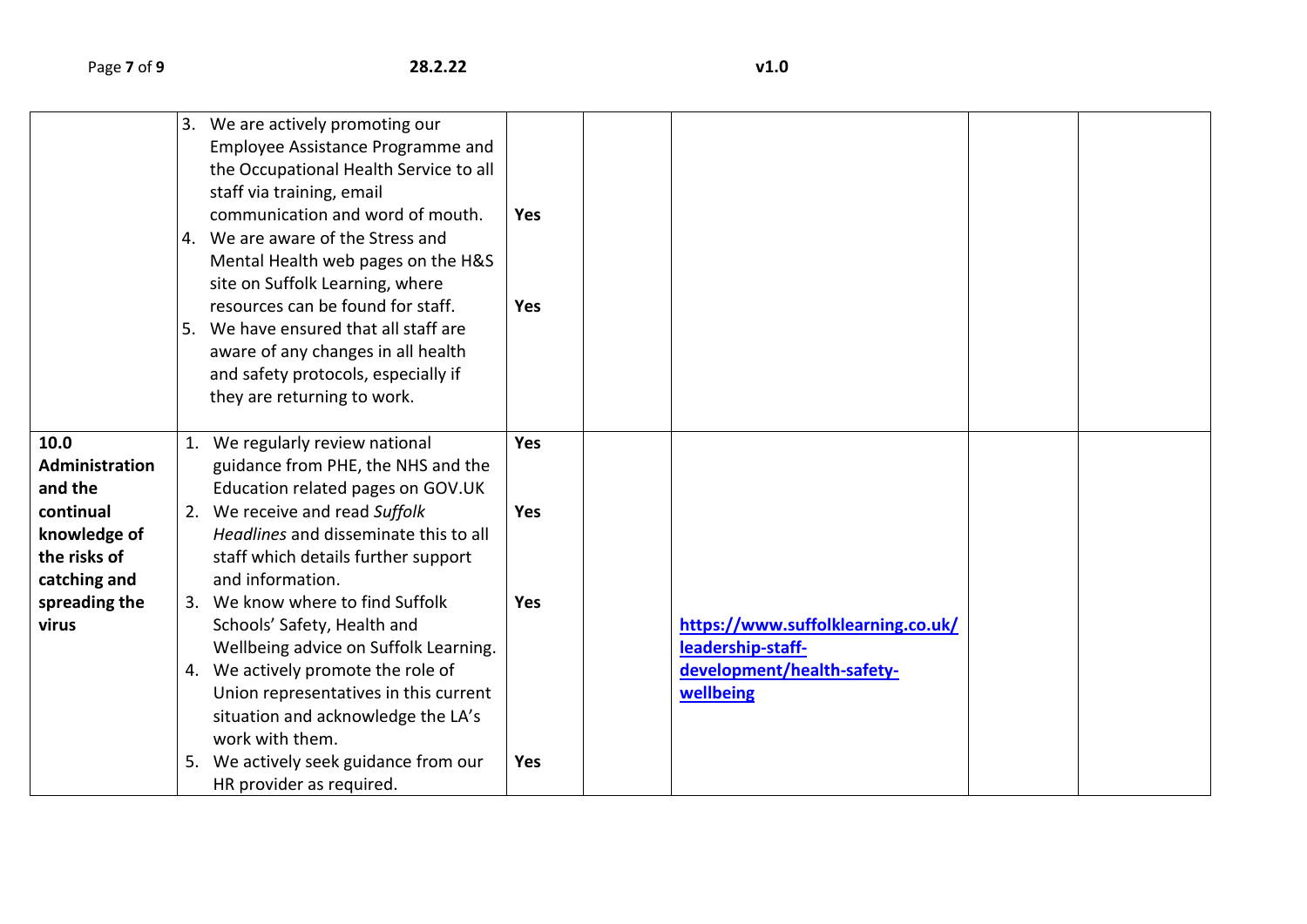| Page 8 of 9 | 28.2.22 | v1.0 |
|-------------|---------|------|
|-------------|---------|------|

|  | 6. We have laid out structured and    |  | https://www.stfelixhaverhill.com/a |  |
|--|---------------------------------------|--|------------------------------------|--|
|  | robust outbreak management /          |  | bout-us/policies                   |  |
|  | contingency plans for action should a |  |                                    |  |
|  | local outbreak occur.                 |  |                                    |  |
|  |                                       |  |                                    |  |

## **Outstanding Control Measures / Standards Action Plan**

| Control measure /<br>standard we cannot<br>meet (reference<br>number and outline) | Why can't we currently meet<br>this standard? | What are we going to do about it? | Who is going to do it,<br>and by when? | Have we done it?<br>What date did we<br>do it? | <b>Review date if</b><br>needed: |
|-----------------------------------------------------------------------------------|-----------------------------------------------|-----------------------------------|----------------------------------------|------------------------------------------------|----------------------------------|
|                                                                                   |                                               |                                   |                                        |                                                |                                  |
|                                                                                   |                                               |                                   |                                        |                                                |                                  |
|                                                                                   |                                               |                                   |                                        |                                                |                                  |
|                                                                                   |                                               |                                   |                                        |                                                |                                  |
|                                                                                   |                                               |                                   |                                        |                                                |                                  |
|                                                                                   |                                               |                                   |                                        |                                                |                                  |
|                                                                                   |                                               |                                   |                                        |                                                |                                  |
|                                                                                   |                                               |                                   |                                        |                                                |                                  |
|                                                                                   |                                               |                                   |                                        |                                                |                                  |
|                                                                                   |                                               |                                   |                                        |                                                |                                  |
|                                                                                   |                                               |                                   |                                        |                                                |                                  |
|                                                                                   |                                               |                                   |                                        |                                                |                                  |
|                                                                                   |                                               |                                   |                                        |                                                |                                  |

**Updated sources and further information can now be found as a separate document on Suffolk Learning, via the Coronavirus: [COVID-19 page](https://www.suffolklearning.co.uk/leadership-staff-development/health-safety-wellbeing/coronavirus:-covid-19)**

From the 24th February, there will be no legal requirement to self-isolate after a positive test or for those over 18 who are not vaccinated to isolate for 10 days. **However, children and young people with COVID-19 should not attend their school while they are infectious.** They should take an LFD test from 5